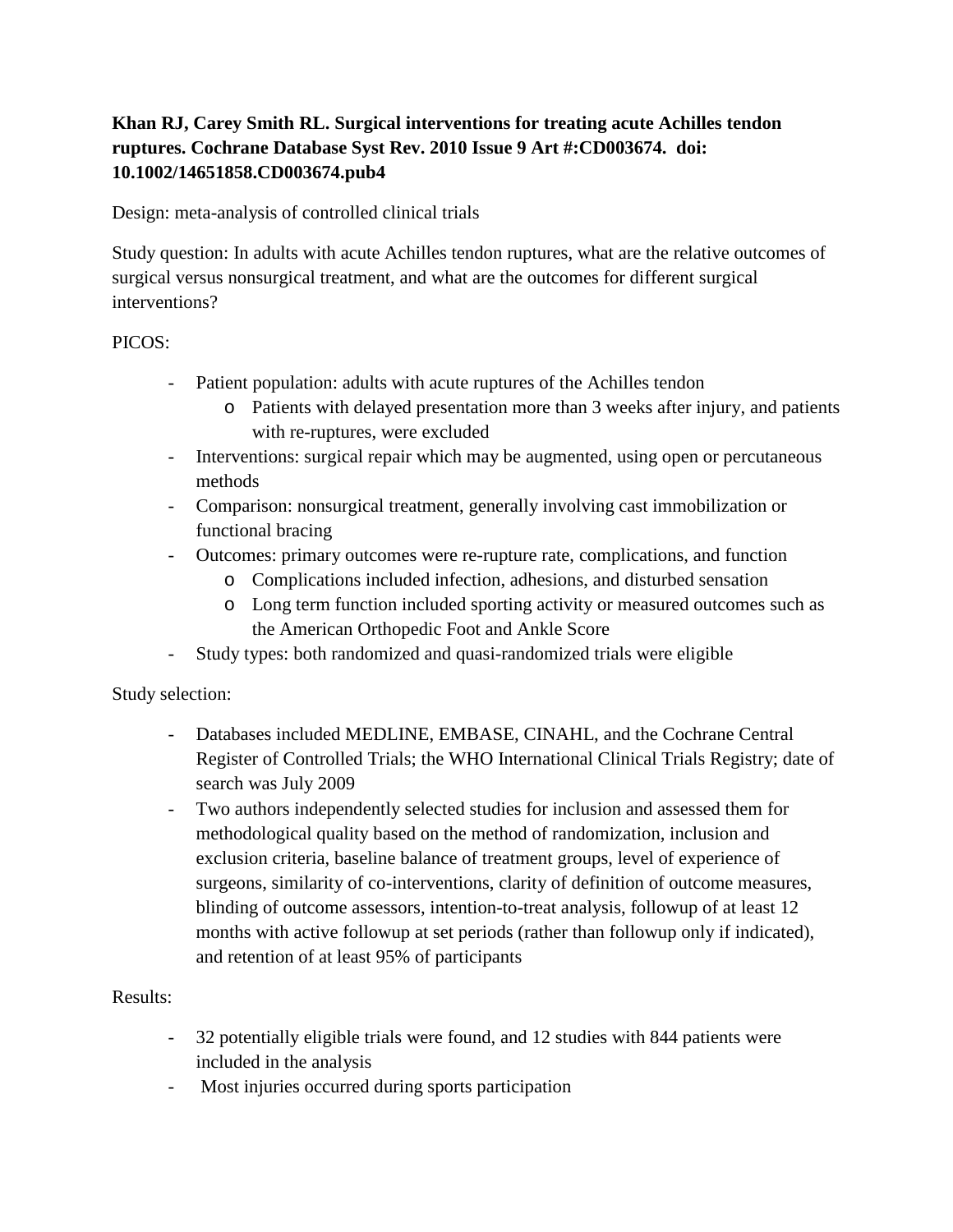- The trials tested three comparisons: surgery vs nonsurgical treatment, open vs percutaneous surgery, and different methods of surgical repair
- 6 studies, with 536 patients, compared open surgery with nonsurgical treatment
	- o Re-rupture occurred less frequently in surgically treated (12/240) than in nonsurgically treated patients (30/249) with a pooled risk ratio of 0.41 (95% confidence interval from 0.21 to 0.77)
	- o Complications other than re-rupture were more frequent in the surgical treatment groups
		- Seven surgical patients had infections (six of them deep infections), with no infections in the nonsurgical groups
	- o Long-term function in terms of return to pre-injury level of sports activity, did not differ significantly between the surgical and nonsurgical treatment groups
		- Time to return to work data were conflicting and were not pooled, and no conclusions were drawn
- 4 studies, involving 180 patients, compared open versus percutaneous repair
	- o Only three re-ruptures occurred, 2 in the open group and 1 in the percutaneous group
	- o Infection only occurred in the open surgery group (12/66 vs 0/66), one of which required plastic reconstruction surgery
	- o Long term function in terms of return to sports activity did not differ between open and percutaneous surgery groups
	- o Average operating time was shorter for percutaneous repair (24 minutes) than in open repair (47 minutes)
- No differences were found between differing repair techniques such as 2-strand versus 6-strand repair

Authors' conclusions:

- Open surgical repair of Achilles tendon rupture reduces the risk of re-rupture but increases the risk of other complications, including infection
	- o The risk of infection may be reduced if the repair is done percutaneously
- There is no information regarding differing repair techniques; no technique has been shown superior to any other technique

## Comments:

- Keating 2011 was one of the trials awaiting evaluation and has since been published, as has Willits 2010, and both of these studies are incorporated into a more recent meta-analysis of operative vs nonoperative treatment of Achilles tendon ruptures
- All nonoperative treatments are combined into a single pooled analysis, even though there may be differences between different types of nonoperative treatment